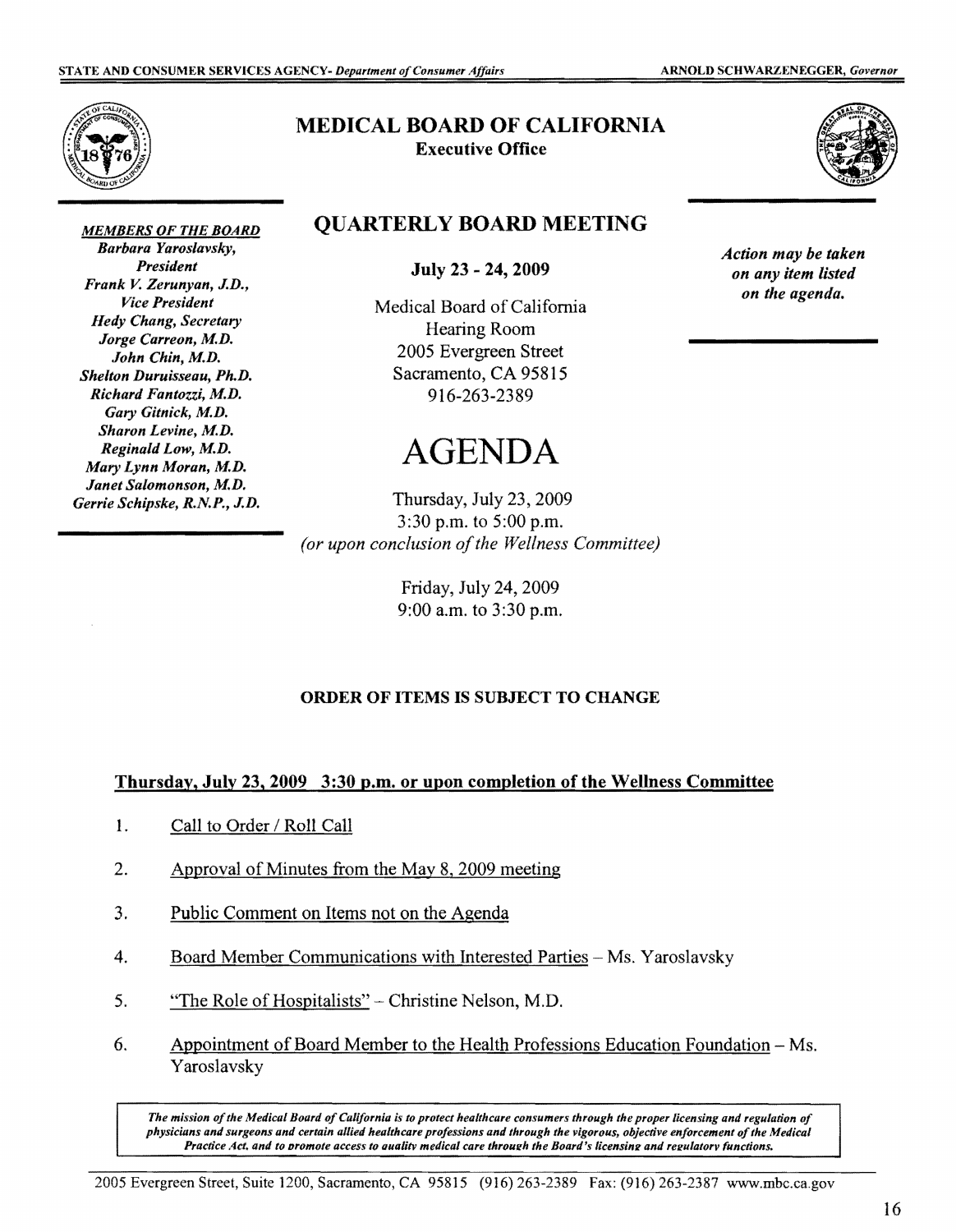- 7. Legislation- Ms. Whitney
	- A. Status of Regulatory Action
	- **B.** 2009 Legislation
- 8. Federation of State Medical Boards Update Ms. Chang
- 9. Education Committee Update Ms. Yaroslavsky
- 10. Wellness Committee Update Dr. Duruisseau
- 11. Physician Assistant Committee Update Dr. Low
- 12. Action on Recommendation of Special Faculty Permit Review Committee-Dr. Gitnick

\*\*\*\*\*\*\*\*\*\*\*\*\*\*\*\*\*\*\*\*\*\*\*\*\*\*\*\*\*\*\*\*\*\*\*\*\*\*\*\*\*\*\*\*\*\*\*\*\*\*\*\*\*\*\*\*\*\*\*\*\*\*\*\*\*\*\*\*\*\*

#### **Friday, July 24, 2009 9:00 a.m.**

- 13. Call to Order / Roll Call
- 14. Public Comment on Items not on the Agenda
- 15. President's Report Ms. Yaroslavsky A. Committee Assignments
- 16. Executive Director's Report-Ms. Johnston
	- A. Budget Overview and Staffing Update
	- **B.** Proposed Meeting Dates for 2010
- 17. Officers' Term of Office Ms. Yaroslavsky A. Election of Officers
- 18. 9:00 a.m. REGULATIONS PUBLIC HEARING Ms. Pellegrini and Ms. Scuri International Medical School Regulations: (CCR, Title 16, Section 1314.1 ). This proposal amends the standards and methodology for the review of international medical schools.
- 19. 9:10 a.m. REGULATIONS- PUBLIC HEARING- Ms. Cohen and Ms. Scuri Regulations regarding Notice to Consumers by Physicians. This proposal implements Business and Professions Code Section 138 by mandating notification to consumers by physicians ofthe fact they are regulated by the Medical Board ofCalifornia, with the Board's toll-free number and its Web site.